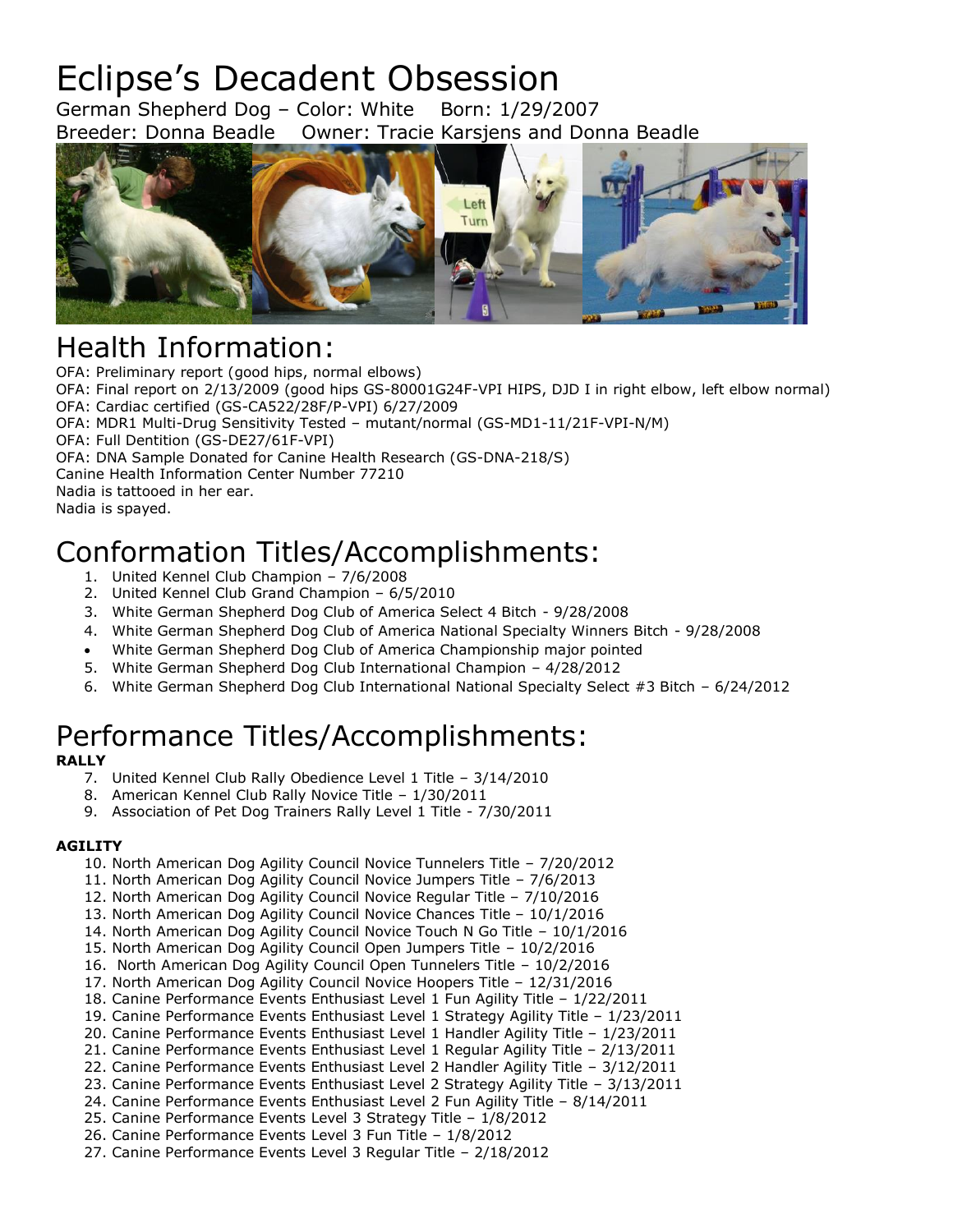28. Canine Performance Events Level 3 Handler Title – 2/18/2012 29. Canine Performance Events Level 4 Strategy Title – 2/26/2012 30. Canine Performance Events Level 4 Fun Title – 2/26/2012 31. Canine Performance Events Level 4 Handler Title – 5/26/2013 32. Canine Performance Events Champion FullHouse Title – 8/24/2013 33. Canine Performance Events Level 4 Regular Agility Title – 8/25/2013 34. Canine Performance Events Champion Jumpers Title – 8/25/2013 35. Canine Performance Events Champion Snooker – 10/6/2013 36. Canine Performance Events Champion Jackpot Title – 1/3/2014 37. Canine Performance Events Agility Trial Champion Title – 3/9/2014 38. Canine Performance Events Champion Colors Title – 3/23/2014 39. Canine Performance Events Enthusiast Agility Trial Champion Title – 1/3/2015 40. Canine Performance Events Enthusiast Level 2 Regular Agility Title – 2/7/2015 41. Canine Performance Events Enthusiast Level 3 Handler Agility Title – 2/8/2015 42. Canine Performance Events Enthusiast Level 3 Strategy Agility Title – 2/15/2015 43. Canine Performance Events Enthusiast Level 3 Fun Agility Title – 2/21/2015 44. Canine Performance Events Enthusiast Level 3 Regular Agility Title – 2/22/2015 45. Canine Performance Events Enthusiast Level 4 Handler Agility Title – 3/7/2015 46. Canine Performance Events Enthusiast Level 4 Strategy Agility Title – 4/5/2015 47. Canine Performance Events Enthusiast Level 4 Fun Agility Title – 4/5/2015 48. Canine Performance Events Enthusiast Champion Snooker Title – 5/9/2015 49. Canine Performance Events Enthusiast Champion FullHouse Title – 5/9/2015 50. Canine Performance Events Enthusiast Agility Trial Champion 2 Title – 5/23/2015 51. Canine Performance Events Enthusiast Champion Jackpot Title – 5/24/2015 52. Canine Performance Events Enthusiast Level 4 Regular Agility Title – 6/6/2015 53. Canine Performance Events Enthusiast Champion Jumpers Title – 6/7/2015 54. Canine Performance Events Enthusiast Champion Colors Title – 6/14/2015 55. Canine Performance Events Enthusiast Champion Wildcard Title – 10/18/2015 56. Canine Performance Events Enthusiast Agility Trial Champion 3 Title – 12/5/2015 57. Canine Performance Events Enthusiast Champion Standard Title – 7/17/2016 58. Canine Performance Events Lifetime Cumulative Team 10,000 Point Award – 12/11/2016 59. Canine Performance Events Specialist Agility Team Extraordinaire – 2/25/2017 60. Canine Performance Events #9 Specialist Dog for 2016 61. Canine Performance Events Specialist Agility Trial Champion Title – 7/1/2017 62. Canine Performance Events Specialist Champion Jumpers Title – 9/10/2017 63. Canine Performance Events Specialist Agility Trial Champion Title 2 – 9/16/2017 64. Canine Performance Events Specialist Champion Jackpot – 10/8/2017 65. Canine Performance Events Specialist Champion Colors – 10/8/2017 66. Canine Performance Events Specialist Champion FullHouse – 10/15/2017 67. Canine Performance Events Specialist Champion Wildcard – 11/10/2017 68. Canine Performance Events #9 Specialist Dog for 2017 69. Canine Performance Events Specialist Champion Wildcard – 2/11/2018 70. Canine Performance Events Specialist Agility Trial Champion Title 3 – 3/25/2018 71. Canine Performance Events Specialist Agility Trial Champion 4 – 8/12/2018 72. Australian Shepherd Club of America Novice Jumpers Title – 8/4/2013 73. Australian Shepherd Club of America Open Jumpers Title – 11/17/2013 74. Australian Shepherd Club of America Novice Regular Title – 1/26/2014 75. Australian Shepherd Club of America Novice Gamblers Veteran Title – 8/3/2014 76. Australian Shepherd Club of America Open Gamblers Veteran Title – 6/18/2016 77. Australian Shepherd Club of America Elite Jumpers Veteran Title – 6/19/2016 78. United Kennel Club Agility I Title – 9/4/2011 79. United Kennel Club Agility II Title – 4/21/2013 80. United Kennel Club Agility Champion Title – 9/23/2017 81. High Scoring German Shepherd at United German Shepherd Dog Alliance Agility Trial (UKC) – 9/23/2012 82. High Scoring German Shepherd at United German Shepherd Dog Alliance Agility Trial (UKC) – 4/20/2013 83. High Scoring German Shepherd at United German Shepherd Dog Alliance Agility Trial (UKC) – 4/21/2013 84. High Scoring German Shepherd at United German Shepherd Dog Alliance Agility Trial (UKC) – 9/21/2013 85. High Scoring German Shepherd at United German Shepherd Dog Alliance Agility Trial (UKC) – 4/18/2015 86. High Scoring German Shepherd at United German Shepherd Dog Alliance Agility Trial (UKC) – 4/19/2015 87. High Scoring German Shepherd at United German Shepherd Dog Alliance Agility Trial (UKC) – 4/19/2015 88. High Scoring German Shepherd at United German Shepherd Dog Alliance Agility Trial (UKC) -9/19/2015 89. High Scoring German Shepherd at United German Shepherd Dog Alliance Agility Trial (UKC) -9/20/2015 90. High Scoring German Shepherd at United German Shepherd Dog Alliance Agility Trial (UKC) – 4/23/2016 91. High Scoring Veteran at United German Shepherd Dog Alliance Agility Trial (UKC) – 4/23/2016 92. High Scoring German Shepherd at United German Shepherd Dog Alliance Agility Trial (UKC) – 4/24/2016